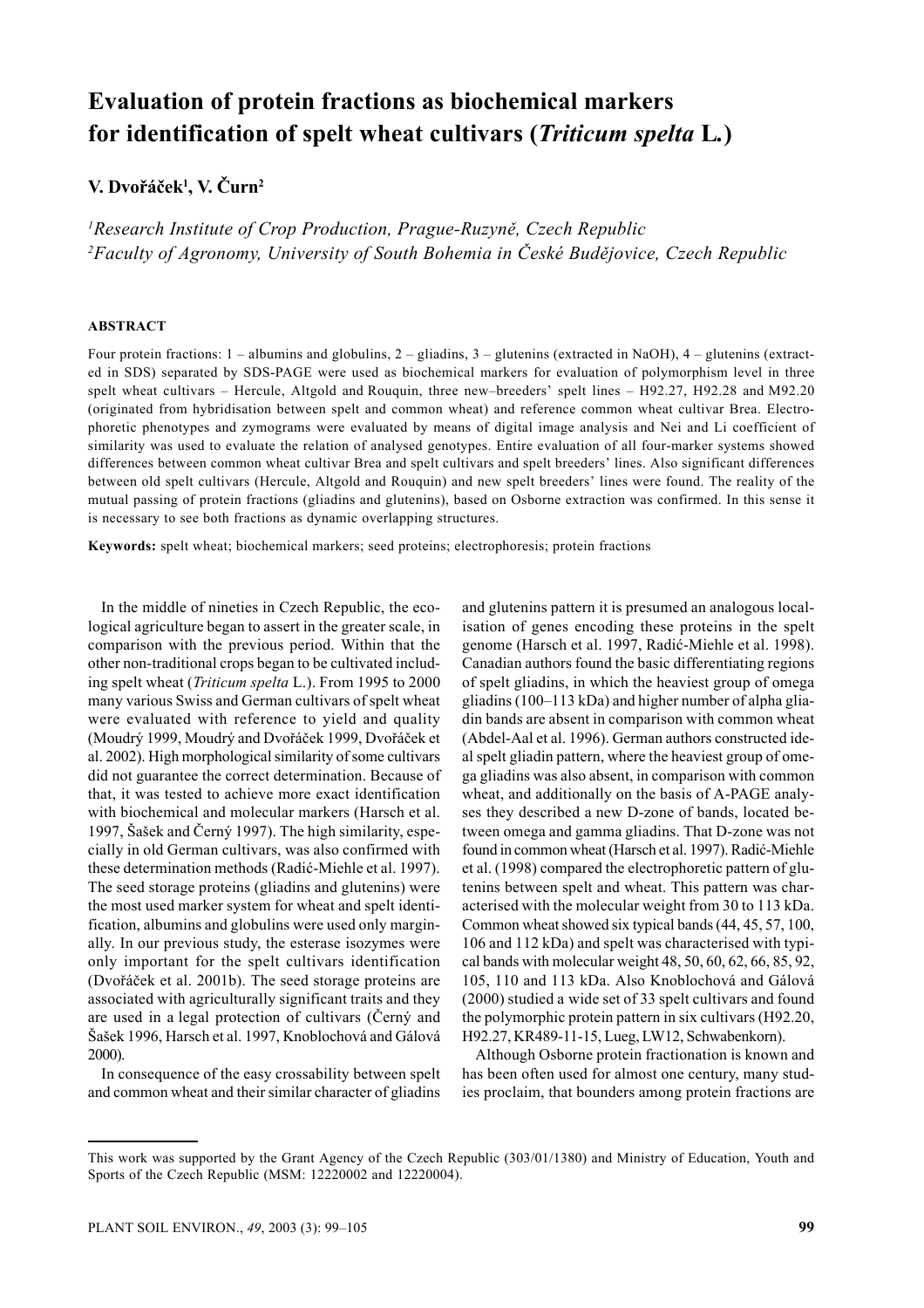not sharp and method is influenced by temperature, time of extraction and intensity of shaking (Byers et al. 1983). It was found that HMW glutenin zones are passing to the pattern of gliadins and also mutual overlapping between LMW glutenins and electrophoretic pattern of alfa, beta and gamma gliadins in conditions of the SDS-PAGE (Abdel-Aal et al. 1996). Mosse and Baudet (1963) reported that about 50% of the flour protein could be extracted with water at 22<sup>o</sup>C. Whence it follows, that a considerable part of next protein fractions (globulins, gliadins and glutenin) were included in this albumin fraction. Changes in protein pattern can be influenced by external factors e.g. cultivation of spelt cultivars in conditions of low and high sulphur level in the soil or using of reducing detergents e.g. dithiotreitol as extraction buffer (Kim and Bushuk 1995).

The aim of our study was evaluation of polymorphism of three protein fractions  $(1 - \text{albumins and globulins})$ ,  $2$  – gliadins,  $3$  – glutenins) and their suitability for the identification of spelt wheat cultivars.

### **MATERIAL AND METHODS**

In this study six cultivars of spelt wheat were analysed: one traditional Swiss cultivar Altgold, two Belgian cultivars Hercule and Rouquin whose origin relates to Altgold cultivar and three Swiss new spelt hybrids from the breeding station Triemenhof-Girenbad H92.28 (spontaneous hybrid between *T. aestivum* – cv. Nyon and non identified spelt cultivar), H92.27 (spontaneous hybrid between *T. aestivum* – cv. Avalon and non identified spelt cultivar) and M92.20 (new breeding between *T. aestivum*



Figure 1. Albumins and globulins, SDS-PAGE

Avalon/Altgold). The Czech cultivar of common winter wheat – Brea was analysed as the reference cultivar. Fifteen individual grains were tested of each cultivar. Individual protein fractions were extracted by the standard Osborne method from 1907 (Králová et al. 1991). Dual slab gel electrophoretic system Hoefer SE 600 was used for analyses. Protein fractions were lyophilised and extracted by the method according to Dvořáček et al. (2001b, c).

Standard ISTA SDS-PAGE was done according to Wrigley (1992). Data analysis: electrophoretic phenotypes were digitalised and evaluated using specialised software Bio-Profil 1D++ (Vilber Lourmart). Similarity matrixes were calculated using Nei and Li coefficient of genetic similarity and dendrograms were calculated using UPGA method and 95% confidence Dvořáček et al. (2001a).

### **RESULTS AND DISCUSSION**

# **Pattern of proteins dissolved in Na-phosphate buffer (albumins and globulins)**

Albumins and globulins were characterized by rich protein pattern – the number of bands varied from 24 (H92.28) to 32 (Hercule and M92.20) and they were defined by molecular weight 106–2 kDa (Figure 1). The protein pattern of albumins and globulins was divided into two relatively wide areas 66–23 kDa and 16–2 kDa. The electrophoretic pattern of tested cultivars showed high similarity. The differentiating areas were located to the three zones: the  $1<sup>st</sup>$  with molecular weight 92–87 kDa, the  $2<sup>nd</sup>$  with molecular weight 32–22 kDa, the  $3<sup>rd</sup>$  with molecular weight 19–14 kDa.



#### Figure 2. Gliadins, SDS-PAGE

*T. spelta*: Altgold (1), Hercule (2), Rouquin (3), H92.27 (4), H92.28 (5), M92.20 (6), *T. aestivum*: Brea (7)

*T. spelta*: Altgold (1), Hercule (2), Rouquin (3), H92.27 (4), H92.28 (5), M92.20 (6), *T. aestivum*: Brea (7)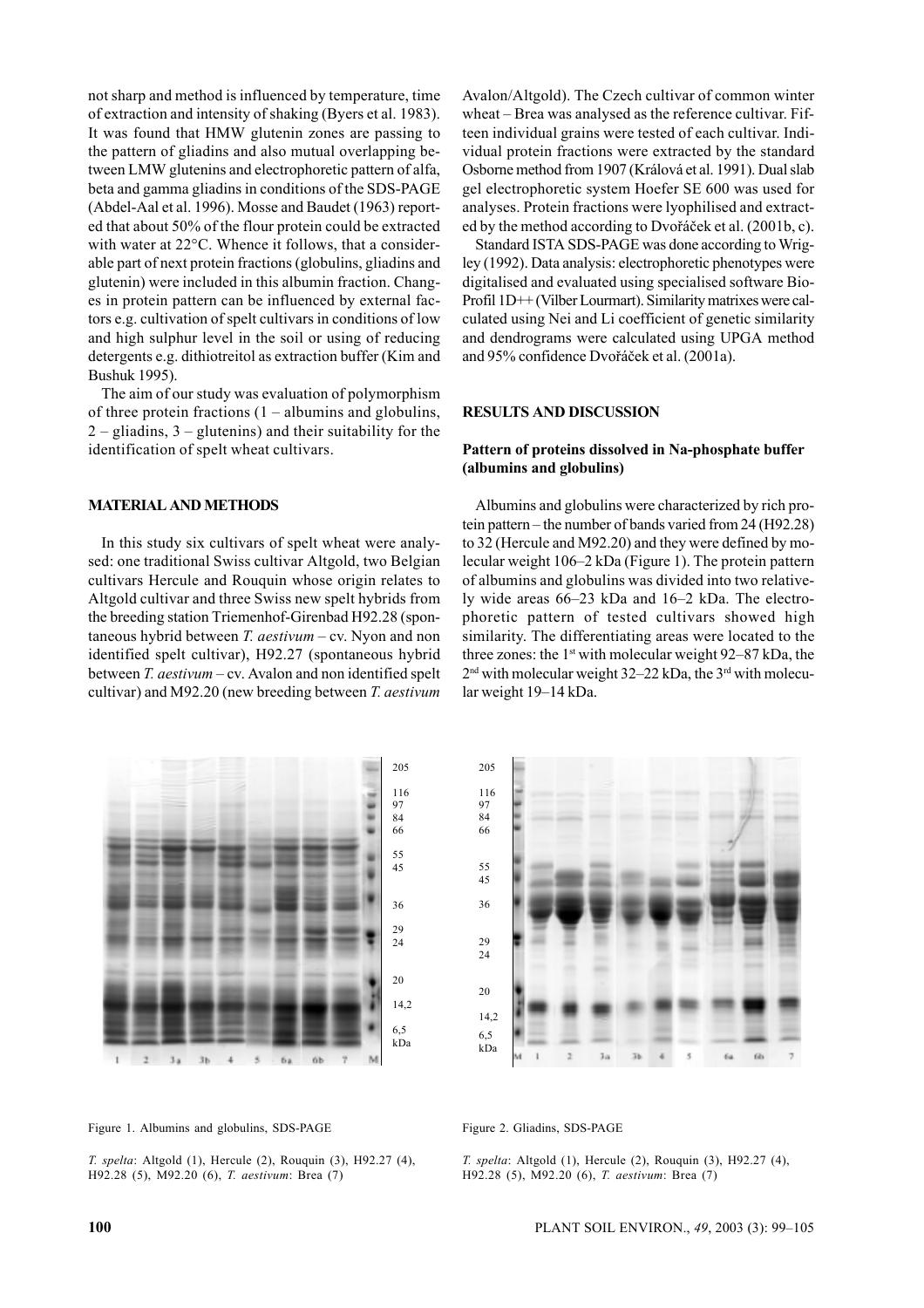

Figure 3. Glutenins (NaOH), SDS-PAGE

*T. spelta*: Altgold (1), Hercule (2), Rouquin (3), H92.27 (4), H92.28 (5), M92.20 (6), *T. aestivum*: Brea (7)

The similarity matrix and the resulting dendrogram (Figure 5) characterised similarity coefficients and mutual position of the tested cultivars. Although the results showed high similarity, the tested cultivars were firmly identified. Rouquin and the breeders' line M92.20 were characterised by two different protein patterns that were marked with letters (a) and (b). The finding predicates higher level of the intra-varieties polymorphism in these cultivars.

The highest mutual similarity was found between cultivars Hercule and Rouquin(a)  $-0.98$  and also cultivars M92.20(b) and common wheat Brea showed the high mutual similarity  $-0.97$ . On the other hand, the lowest value of the similarity coefficient was found between cultivars Brea and H92.28 – 0.80.

# **Pattern of proteins dissolved in 25% 2-chlorethanol (gliadins)**

Gliadin pattern showed analogous number of bands ranging from 22 Rouquin(b) to 31 bands from Brea and M92.20(a) and also analogous range of a protein pattern characterised with molecular weight from 115 to 3 kDa (Figure 2), but with considerably higher polymorphism among tested cultivars. Total protein pattern was possible to separate in three zones based on their molecular weight. The 1<sup>st</sup> zone was characterised by molecular weight ranging from 115 to 80 kDa and it was created with four thin bands with specific changes in molecular weight among cultivars. The  $2<sup>nd</sup>$  zone showed the highest polymorphism and it was characterised by molecular weight from 53 to 24 kDa. The  $3<sup>th</sup>$  zone was uniform with range 16–3 kDa.



Figure 4. Glutenins (SDS), SDS-PAGE

*T. spelta*: Altgold (1), Hercule (2), Rouquin (3), H92.27 (4), H92.28 (5), M92.20 (6), *T. aestivum*: Brea (7)

The resulting dendrogram (Figure 6) showed, in comparison with albumin and globulin pattern, the wider range of similarity coefficient (0.98 –0.62) among tested cultivars. It follows much better suitability of gliadins for identification of tested cultivars. Analogous to the previous marker system it was found two variants of gliadin pattern in cultivar Rouquin and the breeders' line M92.20.

Pursuant to gliadins, the traditional Swiss and Belgium cultivars were classified together except Rouquin(b). These groups differed significantly from all the breeders' lines and from the cultivar Brea. The lowest value of the similarity coefficient was found, analogous to pattern of albumins and globulins, between the breeders' line H92.28 and the cultivar Brea – 0.62.

# **Pattern of proteins dissolved in 0.02M NaOH (glutenins)**

Glutenin pattern was almost uniform with above-mentioned pattern of gliadins and only minimal qualitative differences were found in area of molecular weight 36–20 kDa (Figures 3 and 10). Some differences could be originated with different bands intensity of both patterns. The similarity coefficient showed, analogous to gliadin pattern, high value of polymorphism among cultivars (0.96–0.64). Some polymorphism differences were found within tested cultivars. In accord with the gliadin pattern two heterogeneous bands were found within pattern of cultivar Rouquin and newly in the breeders line H92.28. On the contrary, the cultivar M92.20 appeared in pattern of glutenins as uniform. These changes of polymorphism within cultivars evoked differences in the resulting den-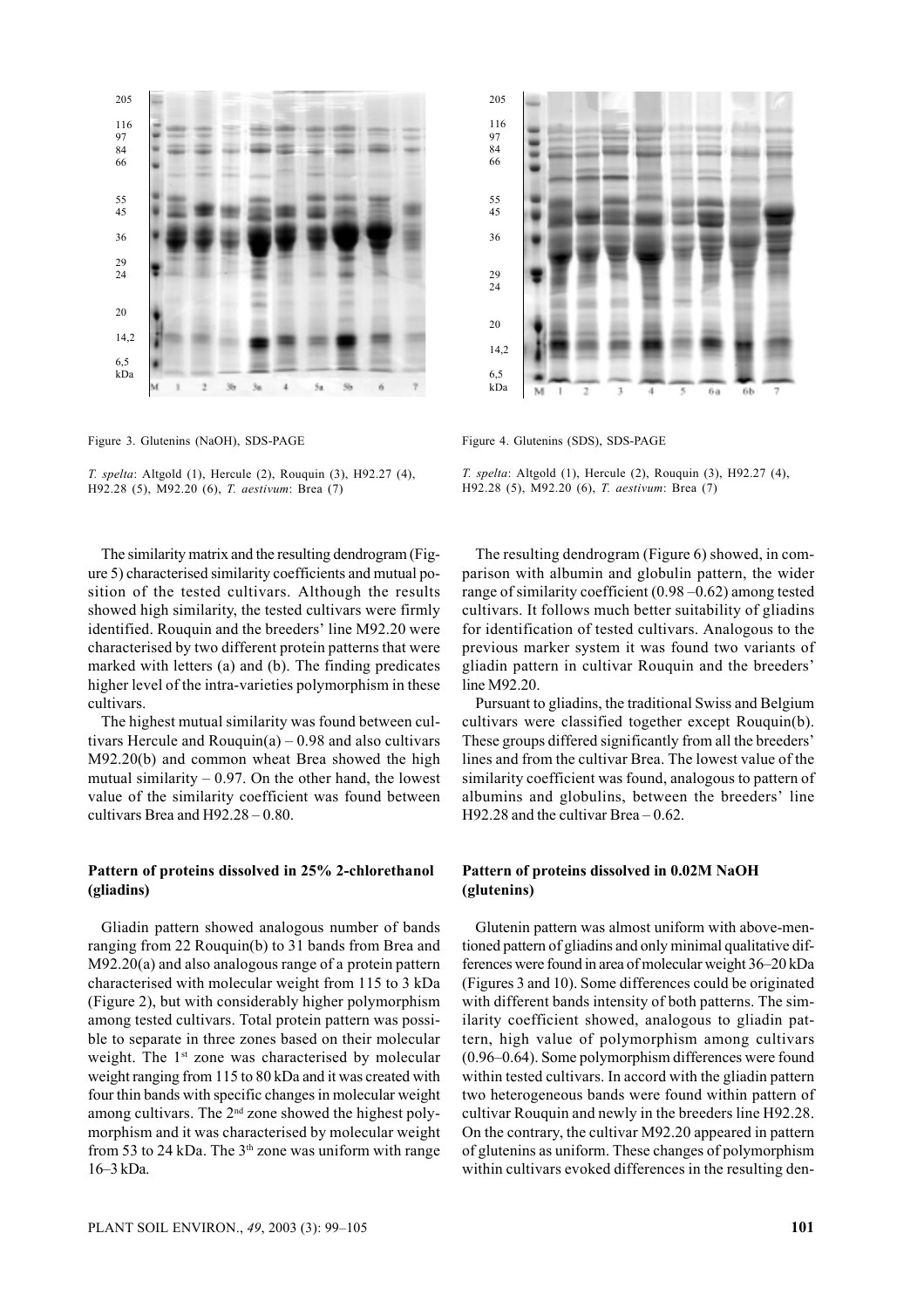

Figure 5. Dendrogram – albumins and globulins, Nei and Li coefficient



Figure 7. Dendrogram – glutenins (NaOH), Nei and Li coefficient Figure 8. Dendrogram – glutenins (SDS), Nei and Li coefficient



Figure 9. Dendrogram – entire evaluation of all four marker systems, Nei and Li coefficient

drogram in comparison with the result of gliadins, nevertheless the main principle of clusters construction was the same (Figure 7). The three cultivars Altgold, Rouquin (both variants) and Hercule were fused again together and they differed significantly from all breeders' lines and the cultivar Brea.

# **Pattern of proteins dissolved in SDS-extraction buffer (glutenins)**

This remaining protein pattern, that was obtained after a separation of albumins, globulins and gliadins, had



Figure 6. Dendrogram – gliadins, Nei and Li coefficient



a analogous character of the pattern as previous gliadin and glutenin pattern with the range of the molecular weigh 115–4 kDa (Figure 4) and with number of bands ranging from 24 (H92.28) to 30 (H92.27). Only the breeders' line M92.20 was characterised with pair of polymorphic patterns. The lowest similarity coefficients were obtained between cultivars Brea vs. Altgold (0.69) and Brea vs. M92.20(a) (0.73).

#### **Entire evaluation**

The four marker systems (inclusive cultivars with nonuniform protein pattern) were analysed for a complex similarity evaluation of tested cultivars. The resulting dendrogram (Figure 9) confirms a close relationship of both Belgian cultivars Rouquin and Hercule and also their reference to Swiss cultivar Altgold. From the comparison of both spontaneous hybrids H92.27 and H92.28 it is possible to presume with a high probability, that genetic origin of both cultivars is different. The breeders' line H92.27 was inserted to the clusters with traditional spelt cultivars, while the breeders' lines  $H92.28(a + b)$ created isolated cluster different from other cultivars. The breeders' line M92.20 is also interesting. It did not show uniform pattern and in comparison with both breeders' lines (H92.28 and H92.27) was in a close relationship with the cultivar Brea. Non-uniform protein pattern was found in the cultivar Rouquin and in the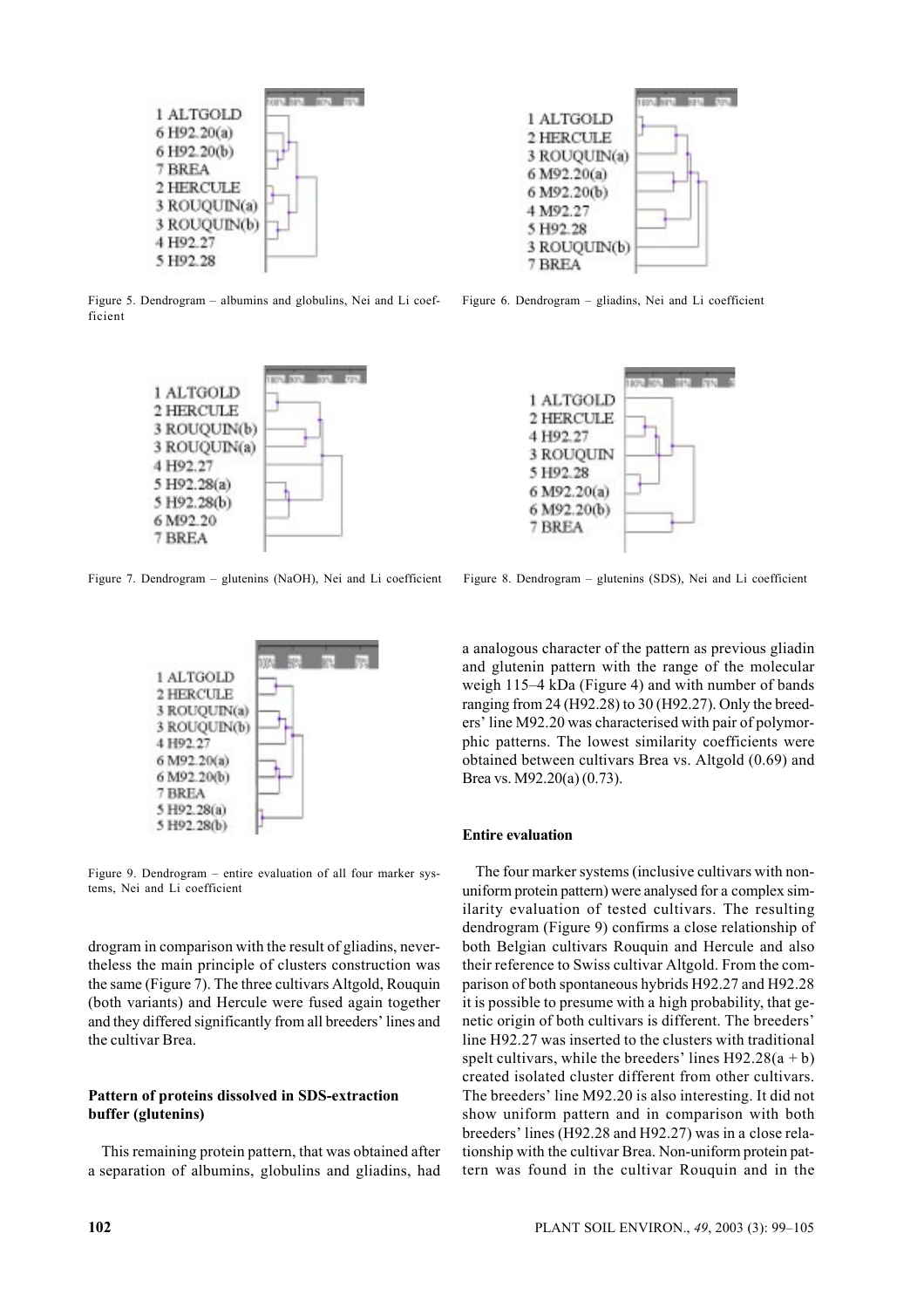breeders' lines H92.28 and M92.20. These findings agreed (in case of the breeders' line M92.20) with Slovak authors (Knoblochová and Gálová 2000), the cultivar Rouquin was totally homogenous.

The seed proteins are very suitable and useful genetic markers, they are not influenced by external conditions and so they enable to identify tested plant genotypes (Černý and Šašek 1996). These proteins are divided to three groups: the  $1<sup>st</sup>$  – storage proteins – gliadins and glutenins, the  $2<sup>nd</sup>$  – proteins with a high metabolic activity – albumins and globulins, the  $3<sup>th</sup>$  protein groups are structural proteins, very difficult to dissolve and fixed in a cell structure (Králová et al. 1991).

The evolutionary younger proteins (gliadins and glutenins), or some isozyme systems are suitable for the genetic identification, because they are specific for the determination of subspecies (Brdička 1981, Nielsen 1985, Černý and Šašek 1996). This experience is confirmed with the comparison of polymorphism among water soluble protein (albumins and globulins) and seed storage proteins (gliadins and glutenins) or with our previous study (Dvořáček et al. 2001b) characterising also some complexes of isozymes.

Patterns of albumins and globulins among cultivars were very similar and their character corresponded with the detection by American authors, who used water dissolved proteins for identification of two common wheats in non-reduction conditions (Kim and Bushuk 1995).

The protein groups of gliadins and glutenins (with similarity coefficient 0.6) are possible to consider as dominant determinant markers. The sum of homologous pattern is, in an entire analysis of several protein patterns, higher than in comparison with a partial analyse, and that is why resulting mutual similarity coefficient has the higher value. On the contrary, this result has for geneticists the more predicative value, because it includes the higher ratio of the tested genome (Kovach 1995).

The high similarity of gliadins and glutenins (NaOH) was already mentioned – Figures 2, 3 and 10. The reality of the mutual LMW-glutenins and gliadins overlapping or the ability of HMW-glutenin fraction passes to the gliadin fraction in conditions of SDS-PAGE was published very often (Pomeranz et al. 1988, Abdel-Aal et al. 1996, Ovesná et al. 2001) and from this viewpoint it is also possible to register a historical development. Miflin et al. (1983) recommended that all wheat endosperm proteins should be called gliadins, while Field et al. (1982) named the two major storage protein groups aggregative gliadins (glutenins) and non-aggregative gliadins. The other studies (based on combination of HPLC and SDS-PAGE methods, or two dimensional electrophoresis, genetic studies with monosomic lines and studies of amino-acids sequences in separated fractions) allowed to divide protein fragments and located them in a genome. Therefore, it happens, the declaratory reinterpretation of Osborne conception of the protein fractionations is based on exactly defined bounders of the protein solubility in the corresponding solvent. It is possible to suppose that protein patterns in the Figures 2, 3 and 10 are created with overlapping mixture of gliadins and glutenins. Analogous to Abdel-Aal et al. (1996) we identified four thin bands with the high molecular weigh in the range 115–80 kDa. This component is considered generally as HMW-fraction of glutenins. The other marked zones 2 (54 –24 kDa) and 3 (16–3kDa) will be probably compounded with fraction of gliadins and LMW-glutenins.

The SDS extracted glutenin fraction (SDS-glutenin) after previous pre-extraction of albumins, globulins and gliadins contents the other protein fractions, insoluble



Figure 10. Comparison of gliadin and glutenin fractions (NaOH) in selected genotypes, SDS-PAGE

e – gliadins, oh – glutenins NaOH

*T. spelta*: Altgold (1), Hercule (2), Rouquin (3), H92.27 (4), H92.28 (5), M92.20 (6), *T. aestivum*: Brea (7)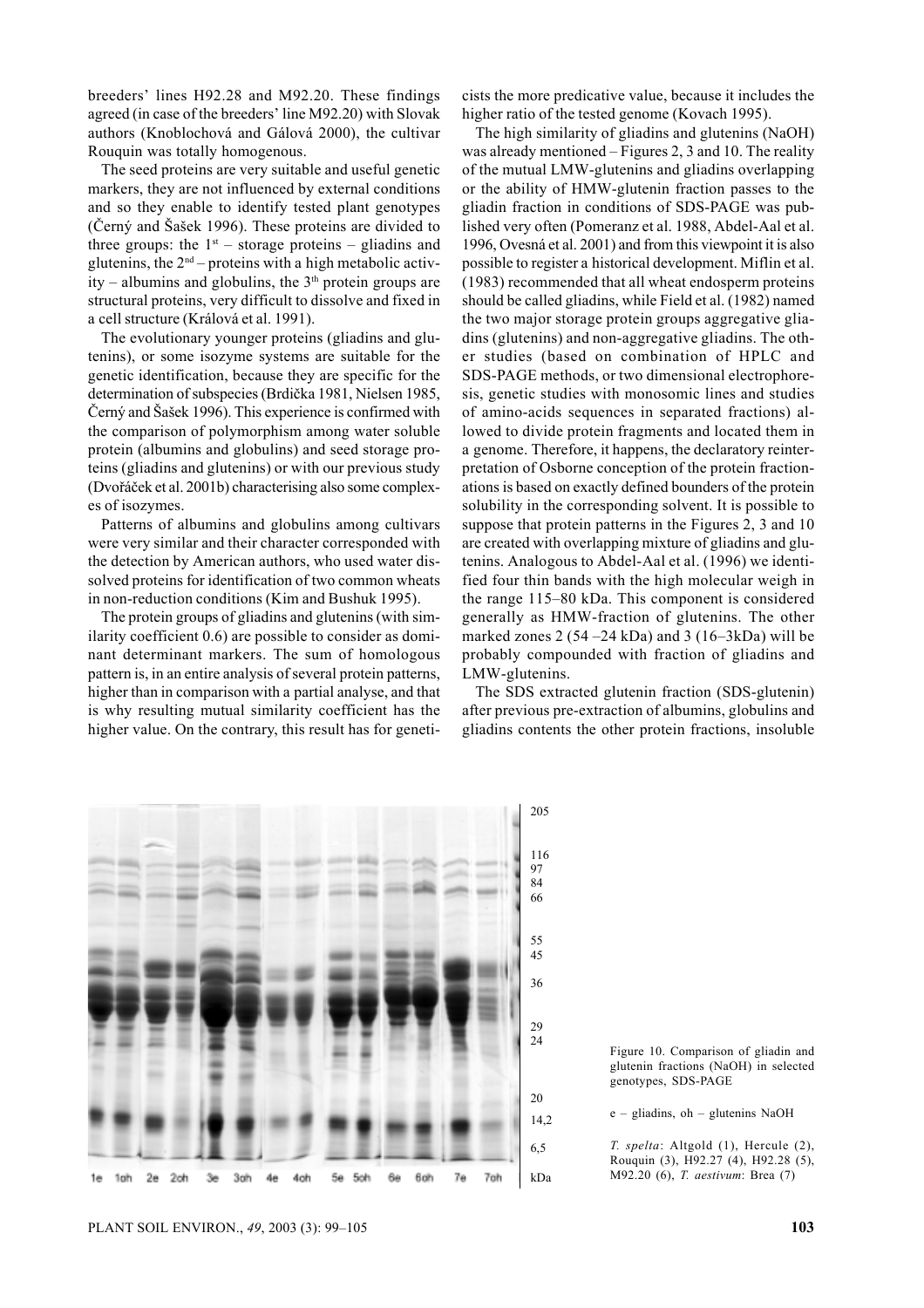in conditions of 0.02M NaOH (Figure 4). These protein fractions probably overlapped some differential areas, especially in breeders' lines or the cultivar that showed non-uniform band pattern in the other protein fractions.

Separation of protein fractions, based on their different solubility, and their utilisation as genetic markers seems to be very suitable for the identification of spelt cultivars. It succeeded to identify analysed cultivars and to classify traditional cultivars Altgold, Hercule and Rouquin to close clusters in according with German authors (Radić-Miehle et al. 1997). In the breeders' lines H92.27 and H92.28 we confirmed their different genetic origin. The reference cultivar of common wheat – Brea was markedly different from spelt cultivars Altgold, Hercule and Rouquin. On the other hand, the most similar cultivar to the common wheat was the breeders' line M92.20. Within three cultivars (Rouquin, H92.28 and M92.20) were found two different protein patterns predicative of their lower homogeneity. Nevertheless these groups of genotypes had no greater signification and they were situated side-by-side as the most similar clusters of the dendrogram.

We confirmed also the reality of the mutual protein fractions passing (gliadins and glutenins), based on Osborne extraction, and in this sense it is necessary to see both fractions as dynamic overlapping structures.

### **REFERENCES**

- Abdel-Aal E.S.M., Salama D.A., Hucl P., Sosulski F.W., Cao W. (1996): Electrophoretic characterization of spring spelt wheat gliadins. J. Agric. Food Chem., *44*: 2117–2123.
- Brdička R. (1981): Genetické polymorfismy enzymů a bílkovin. Avicenum, Praha.
- Byers M., Miflin B.J., Smith S.J. (1983): A quantitative comparison of the extraction of protein fractions from wheat grain by different solvents, and of the polypeptide and amino acid composition of the alcohol-soluble proteins. J. Sci. Food Agric., *30*: 447–462.
- Černý J., Šašek A. (1996): Bílkovinné signální geny pšenice obecné. ÚZPI, Praha: 1–66.
- Dvořáček V., Čurn V., Moudrý J. (2001a): Methodological approach to evaluation of biochemical markers in spelt wheat (*Triticum spelta* L.). Scientia Agric. Bohem., *32*: 171–182.
- Dvořáček V., Čurn V., Moudrý J. (2001b): Polymorphism of biochemical markers in selected cultivars of spelt wheat (*Triticum spelta* L.). Rostl. Výr., *47*: 77–81.
- Dvořáček V., Čurn V., Moudrý J. (2001c): Studies of protein fraction in grain of spelt (*Triticum spelta* L.) and common wheat (*Triticum aestivum* L.). Scientia Agric. Bohem., *32*: 287–305.
- Dvořáček V., Čurn V., Moudrý J. (2002): Evaluation of amino acid content and composition in spelt wheat varieties. Cereal Res. Commun., *30*: 187–193 .
- Field J.M., Shewry P.R., Miflin B.J., March J.F. (1982): The purification and characterization of homologous high-mo-

lecular-weight storage proteins from grain of wheat, rye and barley. Theor. Appl. Genet., *62*: 329–336.

- Harsch S., Günter T., Kling Ch.I., Rozynek B. (1997): Characterization of spelt (*Triticum spelta* L.) forms by gel-electrophoretic analyses of seed storage proteins. I. The gliadins. Theor. Appl. Genet., *94*: 52–60.
- Kim H.R., Bushuk W. (1995): Changes in some physicochemical properties of flour proteins due to partial reduction with dithiotreitol. Cereal Chem., *72*: 450–456.
- Knoblochová H., Gálová Z. (2000): High molecular weight glutenin subunits variation and relative quantitation in winter spelt wheat cultivars. Rostl. Výr., *46*: 255–260.
- Kovach L. (1995): Manual MVSP. Pentreath, Anglesey, Wales.
- Králová M. et al. (1991): Vybrané metody chemické analýzy půd a rostlin. Academia, Praha: 91–92.
- Miflin B.J., Field J.M., Shewry P.R. (1983): Cereal storage proteins and their effect on technological properties. In: Daussant J. et al. (eds.): Seed proteins. Acad. Press, New York: 255–319.
- Mosse J., Baudet J. (1963): Conditions of aqueous extraction of water-soluble flour proteins. In: Pomeranz Y. et al. (eds.): Wheat chemistry and technology I. AACC-Minesota: 167–168.
- Moudrý J. (1999): Productivity of spelt wheat (*Triticum spelta* L.) spike. Scientia Agric. Bohem., *30*: 15–26.
- Moudrý J., Dvořáček V. (1999): Chemical composition of grain of different spelt (*Triticum spelta* L.). Rostl. Výr., *45*: 533–538.
- Nielsen G. (1985): The use of isozymes as probes to identify and label plant cultivars and cultivars. Curr. Top. Biol. Med. Res., *12*: 1–32.
- Ovesná J., Nováková I., Kučera L., Svobodová S., Dotlačil L. (2001): Variability of storage proteins in some Czech landraces, modern and obsolete cultivars of wheat (*Triticum aestivum* L.). Rostl. Výr., *47*: 82–90.
- Pomeranz Y. et al. (1988): Wheat chemistry and technology I. AACC-Minesota: 159–253.
- Radić-Miehle H., Saam C., Hüls R., Kling I.Ch., Heseman C.U. (1997): Characterization of spelt (*Triticum spelta* L.) forms by gel-electrophoretic analyses of seed storage proteins. II. The glutenins. Theor. Appl. Genet., *94*: 882–886.
- Radić-Miehle H., Saam C., Hüls R., Kling I.Ch., Heseman C.U. (1998): Characterization of spelt (*Triticum spelta* L.) forms by gel-electrophoretic analyses of seed storage proteins. III. Comparative analyses of spelt and Central European winter wheat (*Triticum aestivum* L.) cultivars by SDS-PAGE and acid-PAGE. Theor. Appl. Genet., *97*: 1340–1346.
- Šašek A., Černý J. (1997): Gliadinové a gluteninové signální geny pšenice špady (*Triticum spelta* L.). Rostl. Výr., *43*: 149–151.
- Wrigley C.W. (1992): Identification of cereal varieties by gel electrophoresis of the grain proteins. In: Linskens H.F., Jackson J.F.: Seed analyses. Springer-Verlag, Berlin, Heidelberg: 17–41.

Received on October 3, 2002